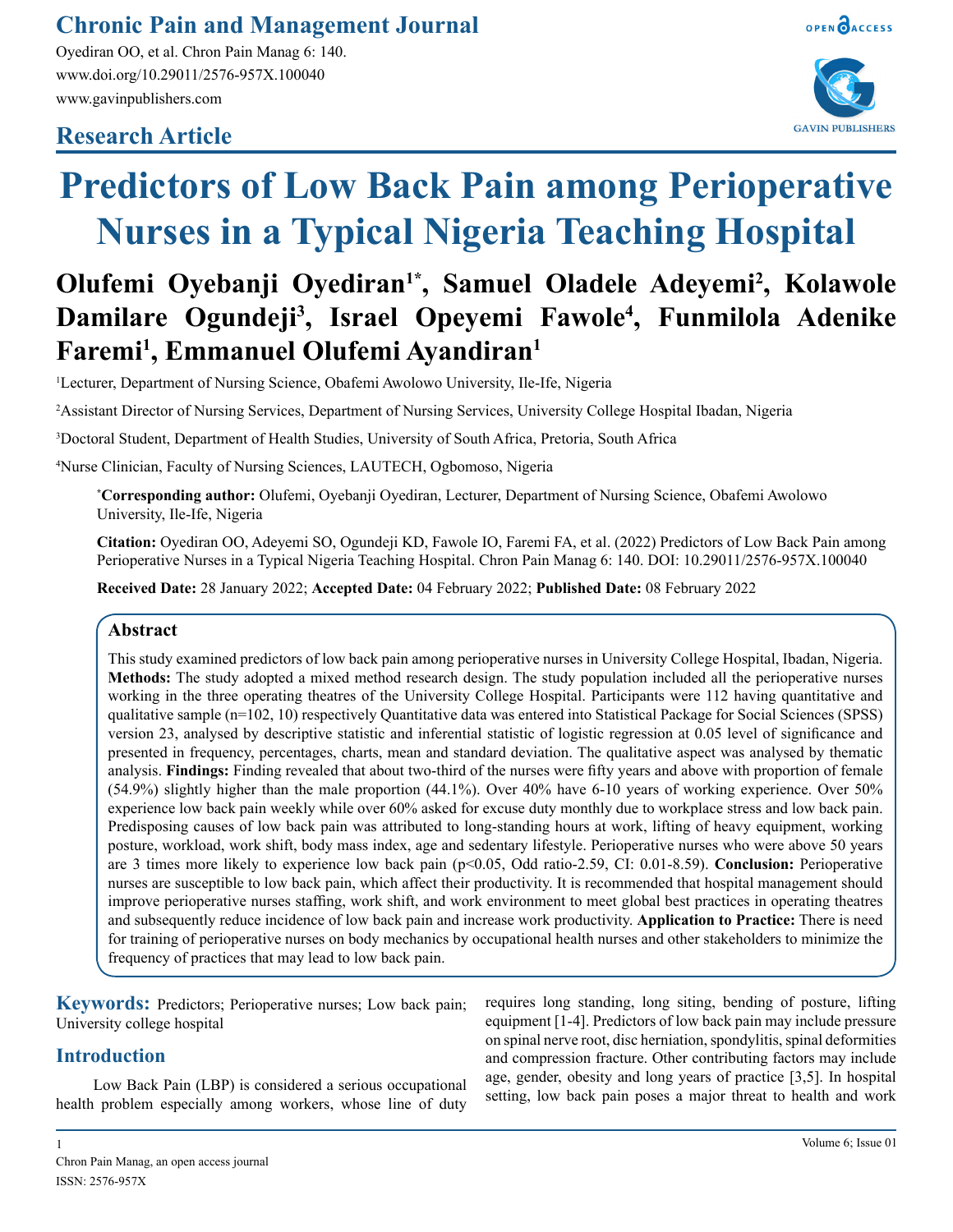productivity especially among nurses [6,7].

Low back pain is a significant musculoskeletal problem among the perioperative nurses [8,9]. It can be severe to the extent of operating room nurses taking sick leave or voluntary retirement from work [1,5]. A study underlined that prevalence of low back pain is six times higher among nurses than other hospital workers. Typically, low back pain breeds undue stress at work, persistent headache and poor working outcome with significant economic loss [4,6].

Moreover, extant studies exposited that operating room nurses are at higher risk of developing low back pain due to long time standing during surgery, patient lifting, overtime duty and other perioperative procedures involving postural changes [1,2,5,9]. A prevalence study by Al-Samawi and Awad among nurses in Elmak Nimer University Hospital-Shendi Sudan reported about 90% low back pain [10]. A cross- sectional study on determinants of low back pain among operating room nurses in Gaza government hospitals reported a prevalence rate of 70.6% [1] while a Saudi Arabia study by Almaghrabi and Alsharif reported cumulative prevalence of low back pain of 82.9% among nurses [11]. Also, Altheyab, et al. reported 79% prevalence rate of low back pain among nurses in Riyadh City, Kingdom of Saudi Arabia (KSA) while another KSA study by Alshahrani, reported 74.8% LBP among nurses in Najran, south western KSA [4,6].

Similarly, a Nigeria study by Hinmikaiye & Bamishaiye, on incidence of low back pain among theatre nurses in two Nigeria teaching hospitals reported 78.1% prevalence while another Nigeria study by Sikiru and Hanifa, on prevalence and risk factors of low back pain among nurses in a typical Nigeria hospital also reported 74% prevalence rate [2,12]. Awosan et al. however reported a lesser prevalence among nurses in Northern Nigeria (56.2%) [3]. The prevalence difference is largely related to study population strata rather than the methodological variation. Nonetheless, the prevalence of low back pain is repeatedly higher in less industrialised (low and middle income) countries as compared to industrialised (developed) countries where work duty is mostly supported by technological innovations [3,4]. Again, according to Awosan et al., prevalence of low back pain is about 50% higher in Africa as compared to developed countries [3].

In Nigeria, Hinmikaiye & Bamishaiye, reported that operating room nurses lift patients manually [2]. Awosan further exposited that operating room nurses in Nigeria are generally involve in manual patient handling viz. lifting, repositioning and transferring of patients. These crude methods of patients handling activities precipitate low back pain among theatre nurses [6]. Clearly, some of the nurses' activities are questionable and are exclusive of nurses' educational curriculum. Awosan, et al. and Altheyab et al. advocated for the use of assistive devices

during patients care [3,6]. Nottidge, et al. posited that low back pain among Nigerian nurses is associated with poor workplace ergonomics [7]. Moreover, perioperative nurses require periodic education on occupational health and safety, increased staff ratio, modified duty roster, application of appropriate technology to patient care including nurses' friendly hospital policies [6,11].

Interestingly, most studies reported gender disparity of low back pain among operating room nurses. For instance, Aljeesh & Al Nawajha reported that low back pain prevalence among female perioperative nurses is 10% higher than male perioperative nurses [1]. In the same vein, Awosan et al. corroborates that female gender are more affected with low back pain than male gender and similarly Keriri, posited that female operating room nurses experienced low back pain than male operating room nurses [3,8]. Again, Mijena, et al. reported that female nurses complain of low back pain than male nurses in eastern Ethiopia [5]. Furthermore, study of Alshahrani; in southwest KSA reported higher prevalence of LBP among female nurses [4].

The factors modulating increase low back pain among female nurses as reported by many studies across the globe remains unclear. Mijena et al. exposited that predictor of low back pain among female is associated with feminine physiological factors such as menstruation while Clari. et al. cited hormonal and psychological factors including female exposure to cold at working environment [5,9]. Furthermore, it can also be related to parity, structural and anatomical differences between male and female gender. Consequently, despite the plethora of evidences provided by researches on the aetiology and effect of low back pain on health and work productivity among nurses, studies have continued to report increased prevalence of low back pain among operating room nurses. In Nigeria, there is paucity of data that examined the prevalence and predictors of low back pain among operating room nurses in teaching hospitals. Thus, it is the interest of the researchers to investigate the prevalence and predictors of low back pain among perioperative nurses in University College Hospital Ibadan, Nigeria.

#### **Material and Methods**

The study adopted sequential exploratory mixed method research design.. The study was conducted among 112 perioperative nurses in University College Hospital Ibadan, Nigeria. The University College Hospital is the first teaching hospital in Nigeria located in Ibadan metropolis. The hospital is reputed to be centre of excellence for clinical education, research and practice. It has perioperative nursing school among other nursing training programmes. The University College Hospital has three operating theatres; The Main theatre, the Gynaecology theatre and the Emergency theatre. The main theatre of the hospital has ten suites with eighty perioperative nurses; the gynaecological theatre has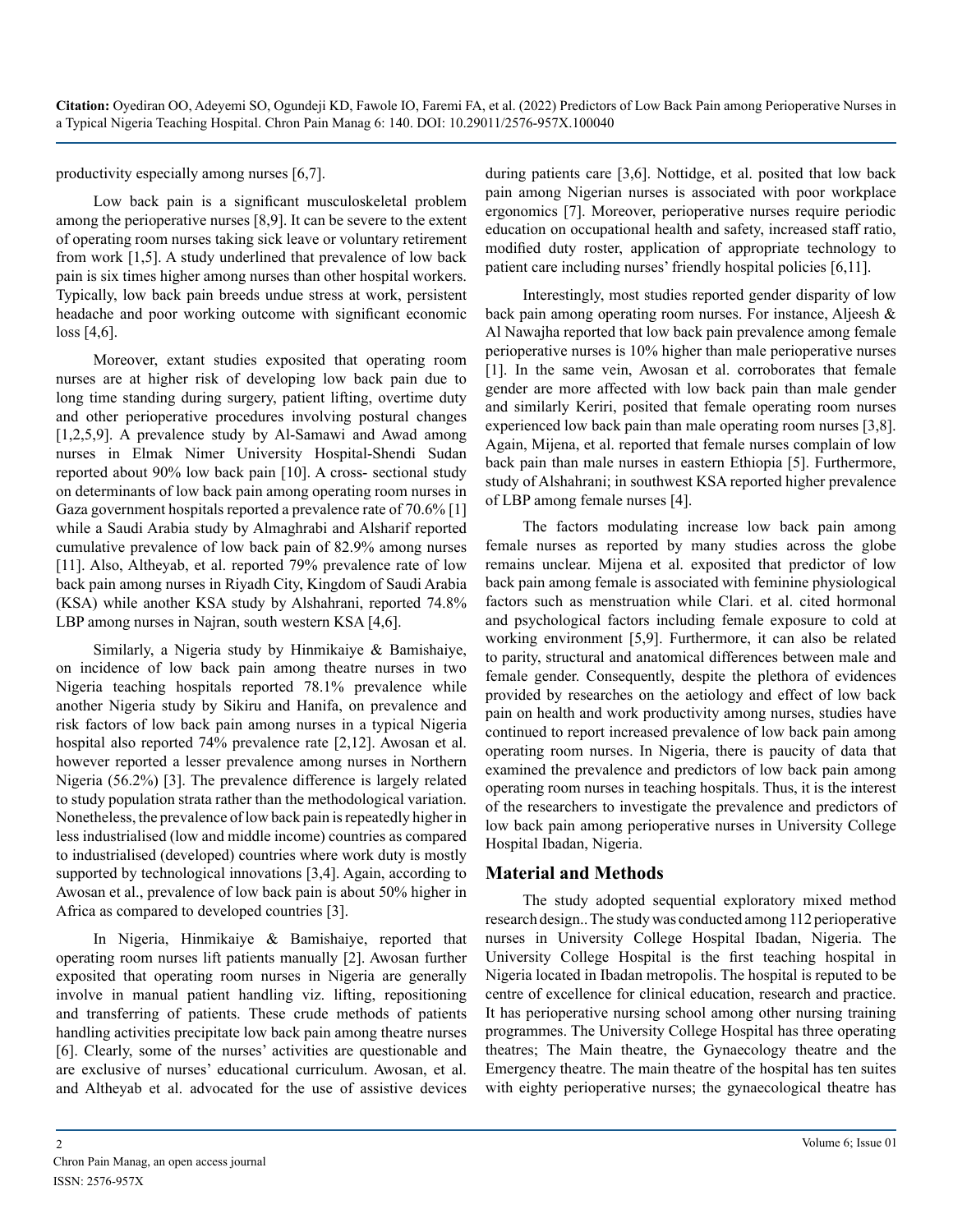two and fifteen perioperative nurses' personnel while emergency unit theatre also has two suites with twenty-five perioperative nurses.

A self-structured questionnaire was used to elicit information from perioperative nurses on low back pain for the quantitative aspect while qualitative data were gathered by in-depth semistructured interview guide for individual face-to-face. The semistructured interview guide was flexible as it was s neither closeended nor open-ended. It gives room for probing questions and allows for the nurses to express themselves while making sure the conversation is relevant to the purpose of the study.

102 respondents filled questionnaires for the quantitative data while 10 perioperative nurses were interviewed for qualitative data with a response rate of 93%. The questionnaires and the interview guide were developed from literature review based on the study objectives. The reliability of the questionnaire was ensured through a test-retest method with the coefficient of stability of 0.78. Quantitative data was entered into Statistical Package for Social Sciences (SPSS) version 23, analysed by descriptive statistic and inferential statistic of logistic regression at 0.05 level of significance and presented in frequency, percentages, charts, mean and standard deviation.

The qualitative data obtained was categorised into various themes and analysed using thematic analysis. Ethical approval was obtained from personal to institutional level; verbal and written consent were sought from the participants while ethical approval was obtained from the University of Ibadan/University College Hospital Ethical Review Committee (EC) with the reference number (UI/EC/19/0517). Also, ethical principles of confidentiality, autonomy, anonymity and non-maleficent were upheld

# **Results**

#### **Quantitative Findings**

Table 1 above shows the respondents' socio demographic characteristics. 45 (44.1%) were male while 57 (54.9%) were female. Larger proportion of the respondents were married (76.5%). As regards age, most of the workforce are above 50 years (36.3%). Most had degree qualification (63.7%) with 6-10years of working experience (42.2%) .

| <b>Variables</b>              | Frequency    | Percentage<br>$\frac{6}{9}$ |
|-------------------------------|--------------|-----------------------------|
| Gender                        |              |                             |
| Male                          | 45           | 44.1                        |
| Female                        | 57           | 54.9                        |
| <b>Total</b>                  | 102          | 100.0                       |
| <b>Marital Status</b>         |              |                             |
| Single                        | 15           | 14.7                        |
| Married                       | 78           | 76.5                        |
| Divorce                       | $\mathbf{1}$ | 1.0                         |
| Widowed                       | 3            | 2.9                         |
| Separated                     | 5            | 4.9                         |
| <b>Total</b>                  | 102          | 100.0                       |
| Age as at last birthday       |              |                             |
| $20-29$ years                 | 5            | 4.9                         |
| 30-39 years                   | 28           | 27.5                        |
| 40-49 years                   | 32           | 31.4                        |
| Above 50 years                | 37           | 36.3                        |
| <b>Total</b>                  | 102          | 100.0                       |
| <b>Academic Qualification</b> |              |                             |
| Diploma                       | 36           | 35.3                        |
| Degree                        | 65           | 63.7                        |
| Postgraduate                  | $\mathbf{1}$ | 1.0                         |
| <b>Total</b>                  | 102          | 100.0                       |
| Years of experience           |              |                             |
| $1 - 5$                       | 16           | 15.7                        |
| $6 - 10$                      | 43           | 42.2                        |
| $11 - 15$                     | 21           | 20.6                        |
| 16 and above                  | 22           | 21.6                        |
| <b>Total</b>                  | 102          | 100.0                       |

**Table 1:** Respondents Socio-demographic Characteristics.

Table 2; the predisposing factors to low back pain among the respondents were unfavourable working conditions (99%), working posture (99%), work load (99%), lack of good working condition (99%), body mass index (95.1%) and time to get work done (57.8%).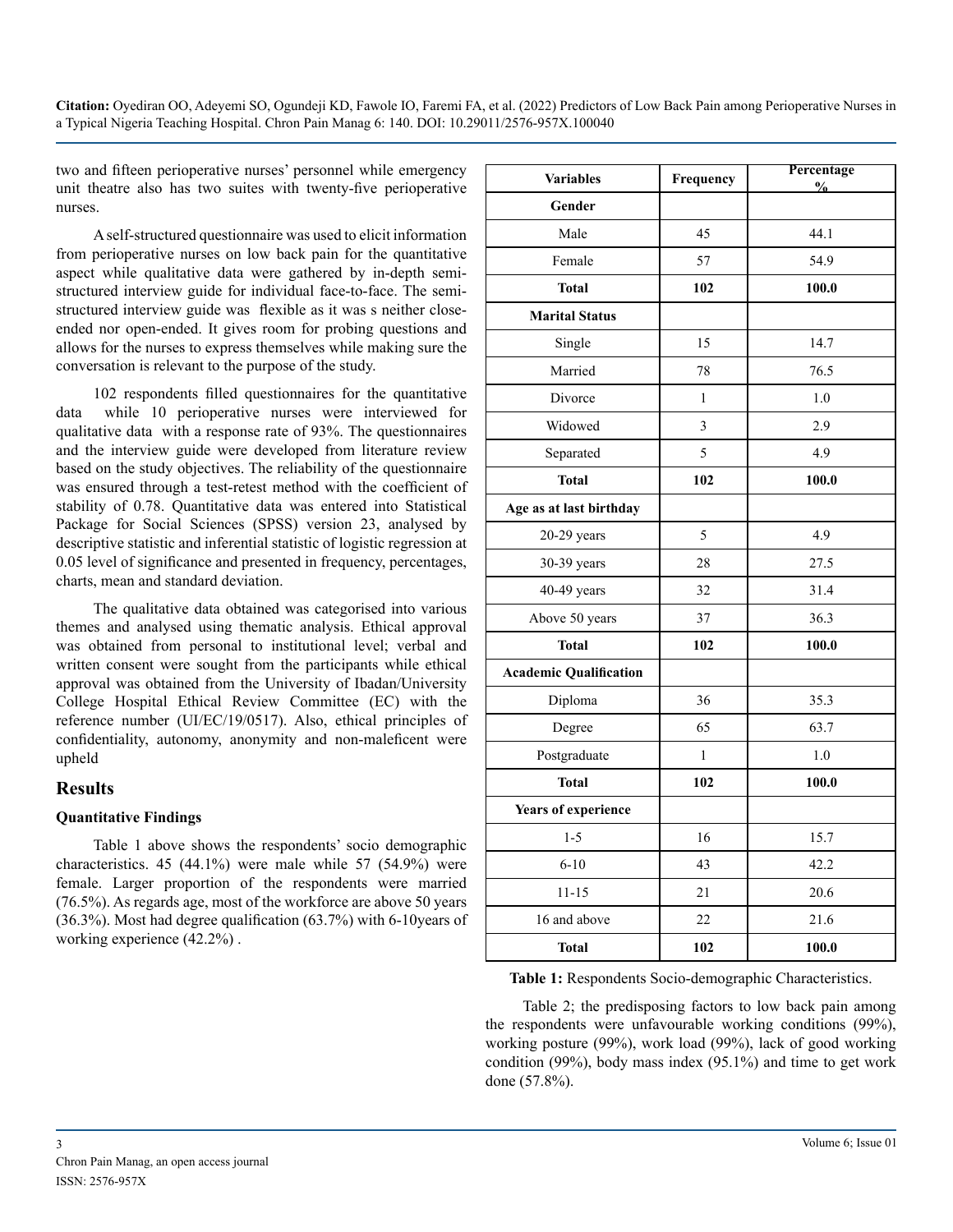| <b>Variables</b>                | <b>Yes</b> | N <sub>0</sub> |
|---------------------------------|------------|----------------|
| Unfavourable working conditions | 101(99)    | 1(1.0)         |
| Working posture                 | 101(99)    | 1(1.0)         |
| Work load                       | 101(99)    | 1(1.0)         |
| Lack of good working condition  | 101(99)    | 1(1.0)         |
| Body mass index                 | 97(95.1)   | 5(4.9)         |
| Low working hours               | 9(8.8)     | 93(91.2)       |
| Work Shifts                     | 22(21.6)   | 80(78.4)       |
| Gender                          | 16(15.7)   | 86(84.3)       |
| Time to get work done           | 59(57.8)   | 43(42.2)       |

**Table 2:** Predisposing Factors to Low Back Pain.

Table 3 shows the logistic regression analysis of factors predicting low back pain among perioperative nurses. From the result, respondents who were above 50 years are 3 times more likely to experience low back pain (p<0.05, Odd ratio-2.59, CI: 0.01-8.59), males are more likely to experience low back pain (p>0.05, Odd ratio-1.20, CI: 0.29-4.88), those with postgraduates' education and those with more than 16 years working experience were more likely to experience low back pain compare to their counterparts.

|                                 |                          | Odds  | 95% C.I. for EXP(B) |              |
|---------------------------------|--------------------------|-------|---------------------|--------------|
| Variable                        | Statistical significance | Ratio | Lower               | <b>Upper</b> |
| Age                             |                          |       |                     |              |
| $20 - 29$                       | 1(ref)                   |       |                     |              |
| 30-39                           | 0.73                     | 1.14  | 0.23                | 6.54         |
| 40-49                           | 0.87                     | 1.19  | 0.14                | 9.61         |
| Above 50                        | 0.01                     | 2.59  | 0.01                | 8.59         |
| Sex                             |                          |       |                     |              |
| Female                          | 1(ref)                   |       |                     |              |
| Male                            | 0.79                     | 1.20  | 0.29                | 4.88         |
| <b>Academic Qualification</b>   |                          |       |                     |              |
| Diploma                         | 1(ref)                   |       |                     |              |
| Degree                          | 0.04                     | 1.23  | 0.24                | 4.36         |
| Postgraduate                    | 0.67                     | 1.67  | 0.14                | 6.10         |
| Years of experience             |                          |       |                     |              |
| $1 - 5$                         | 1(ref)                   |       |                     |              |
| $6 - 10$                        | 0.52                     | 0.33  | 0.01                | 10.28        |
| $11 - 15$                       | 0.90                     | 0.86  | 0.09                | 8XS.03       |
| 16 and above                    | 0.30                     | 2.54  | 0.42                | 15.28        |
| Unfavourable working conditions |                          |       |                     |              |
| Agree                           | 0.03                     |       |                     |              |
| Disagree                        | 1(ref)                   | 1.53  | 0.32                | 7.34         |
| Working posture                 |                          |       |                     |              |
| Agree                           | 0.03                     |       |                     |              |
| Disagree                        | 1(ref)                   | 4.85  | 0.56                | 12.55        |
| Work load                       |                          |       |                     |              |
| Agree                           | 0.45                     | 3.36  | 0.14                | 7.16         |
| Disagree                        | 1(ref)                   |       |                     |              |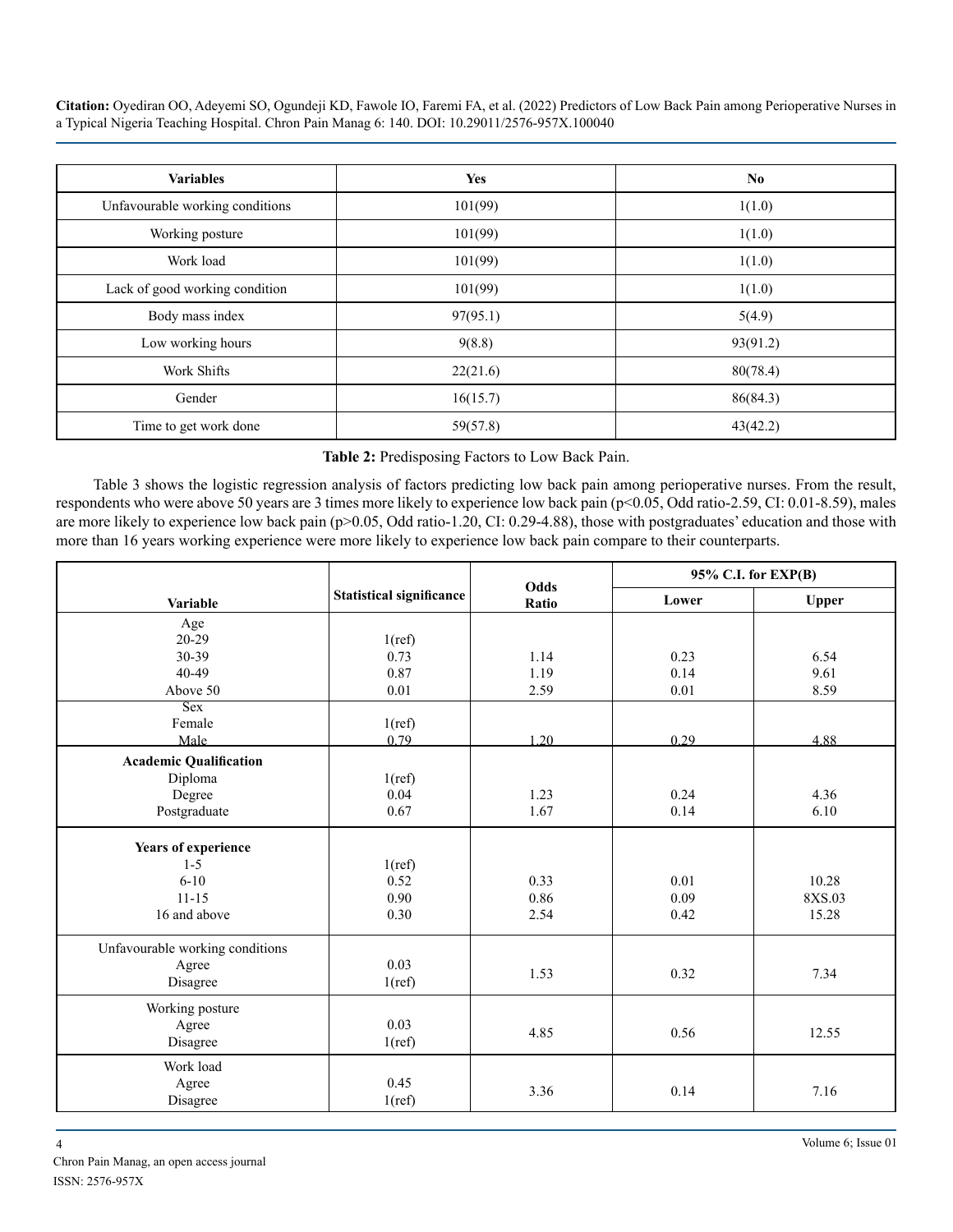| Lack of good working condition<br>Agree<br>Disagree | 0.98<br>1(ref) | 0.98 | 0.14 | 6.73  |
|-----------------------------------------------------|----------------|------|------|-------|
| Body mass index<br>Agree<br>Disagree                | 0.01<br>1(ref) | 0.11 | 0.03 | 0.41  |
| Low working hours<br>Agree<br>Disagree              | 0.88<br>1(ref) | 0.81 | 0.06 | 10.94 |
| Work Shifts<br>Agree<br>Disagree                    | 0.02<br>1(ref) | 3.41 | 1.14 | 10.17 |
| Time to get work done<br>Agree<br>Disagree          | 0.21<br>1(ref) | 2.21 | 0.2  | 8.16  |

**Table 3:** Predictors of Low Back Pain among Perioperative Nurses.

Table 4 shows that more than half of the respondents (55.9%) reported that they experience low back pain weekly, while 11.7% have never experienced it before. 68.6% indicated that low back pain affects their performance at work while 67.6% affirmed that low back pain affects their mood and relationship with patients and other health care members. However, 62.7% reported that they do take excuse duty monthly because of low back pain and 71.6% indicated that they do feel exhausted with low back pain after 4 hours of scrubbing for a surgery.

| How frequently do you experience low back pain?<br>1.0<br>Daily<br>1<br>57<br>55.9<br>Weekly<br>Monthly<br>13<br>12.7<br>Quarterly<br>7.8<br>8<br>9<br>8.8<br>Twice a year<br>$\overline{c}$<br>2.0<br>Rarely<br>11<br>Never<br>11.7<br>Does low back pain affect your performance at work?<br>70<br>68.6<br>Yes<br>N <sub>0</sub><br>32<br>31.4<br>Does low back pain affect your mood and relationship with patients and other members of the<br>health team at work?<br>Yes<br>69<br>67.6<br>No<br>33<br>32.4<br>How often do you take excuse duty because of low back pain? | <b>Variables</b> | Frequency | Percentage |
|---------------------------------------------------------------------------------------------------------------------------------------------------------------------------------------------------------------------------------------------------------------------------------------------------------------------------------------------------------------------------------------------------------------------------------------------------------------------------------------------------------------------------------------------------------------------------------|------------------|-----------|------------|
|                                                                                                                                                                                                                                                                                                                                                                                                                                                                                                                                                                                 |                  |           |            |
|                                                                                                                                                                                                                                                                                                                                                                                                                                                                                                                                                                                 |                  |           |            |
|                                                                                                                                                                                                                                                                                                                                                                                                                                                                                                                                                                                 |                  |           |            |
|                                                                                                                                                                                                                                                                                                                                                                                                                                                                                                                                                                                 |                  |           |            |
|                                                                                                                                                                                                                                                                                                                                                                                                                                                                                                                                                                                 |                  |           |            |
|                                                                                                                                                                                                                                                                                                                                                                                                                                                                                                                                                                                 |                  |           |            |
|                                                                                                                                                                                                                                                                                                                                                                                                                                                                                                                                                                                 |                  |           |            |
|                                                                                                                                                                                                                                                                                                                                                                                                                                                                                                                                                                                 |                  |           |            |
|                                                                                                                                                                                                                                                                                                                                                                                                                                                                                                                                                                                 |                  |           |            |
|                                                                                                                                                                                                                                                                                                                                                                                                                                                                                                                                                                                 |                  |           |            |
|                                                                                                                                                                                                                                                                                                                                                                                                                                                                                                                                                                                 |                  |           |            |
|                                                                                                                                                                                                                                                                                                                                                                                                                                                                                                                                                                                 |                  |           |            |
|                                                                                                                                                                                                                                                                                                                                                                                                                                                                                                                                                                                 |                  |           |            |
|                                                                                                                                                                                                                                                                                                                                                                                                                                                                                                                                                                                 |                  |           |            |
| 64<br>62.7<br>Quarterly<br>$\boldsymbol{7}$<br>6.9<br>Occasionally<br>$\overline{7}$<br>6.9<br>Never                                                                                                                                                                                                                                                                                                                                                                                                                                                                            | Monthly          |           |            |
| 24<br>23.5                                                                                                                                                                                                                                                                                                                                                                                                                                                                                                                                                                      |                  |           |            |
| After scrubbing for how many hours, do you usually feel exhausted with low back pain?<br>Two                                                                                                                                                                                                                                                                                                                                                                                                                                                                                    |                  |           |            |
| 2.0<br>2<br>Three                                                                                                                                                                                                                                                                                                                                                                                                                                                                                                                                                               |                  |           |            |
| 14<br>13.7<br>Four                                                                                                                                                                                                                                                                                                                                                                                                                                                                                                                                                              |                  |           |            |
| 13<br>12.7<br>More than four<br>73<br>71.6                                                                                                                                                                                                                                                                                                                                                                                                                                                                                                                                      |                  |           |            |

**Table 4:** Perceived Effects of Low Back Pain Among Perioperative Nurses.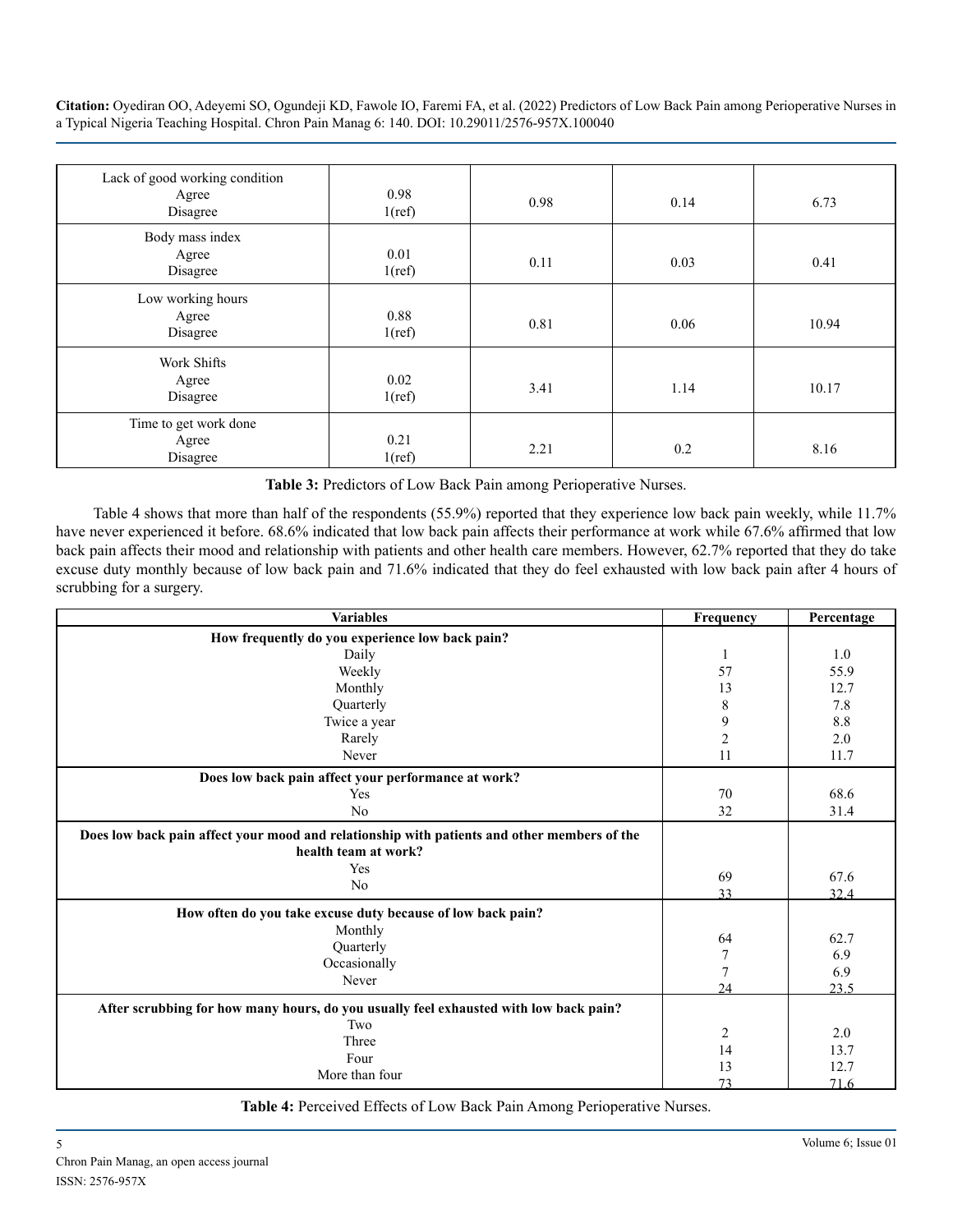# **Qualitative Findings**

#### **Participants' Comment on Low Back Pain (In depth Interview; n= 10)**

#### **Theme One: Heavy work load (work related factors)**

Heavy workload of perioperative nurses leads to LBP (Participant 1 &2)

Lifting of patients was a major cause of LBP for perioperative nurses (Participant 6)

Prolong standing and carrying of heavy equipment are causes of LBP (Participant 7)

Improper lifting of object is the cause of LBP for perioperative nurses: Nurses are not meant to lift things that are more than 50 kg and the manner in which nurses lift things contributes to the occupational hazard, LBP (Participant 9)

Work shift in itself does not cause low back pain but the heavy workload in each shift. (Participant 2)

#### **Theme Two: Personal Habits**

High level of sugar intake is a general cause of LBP. Smoking and drinking alcohol predispose nurse to LBP. Stated that some perioperative nurses drink and smoke and then blame their jobs for having low back pain. (Participants 6 & 7)

Smoking and obesity are predisposing factor. (Participant 9)

Perioperative nurses that drink and smoke and drive long distances are more susceptible to LBP (Participant 3)

Bad sitting position, sedentary lifestyles, lack of exercise and inappropriate posture when picking things from the floor and when sleeping. (Participant 8)

Eating habits, sleeping posture and obesity can predispose perioperative nurses to LBP (Participant 4)

Wrong sitting and standing posture are factors that makes perioperative nurses susceptible to LBP (Participant 6)

Age is a factor. The older a perioperative nurse gets, the more susceptible he or she is to LBP (Participant 7)

#### **Theme Three: Inadequate Staffing**

"LBP can be reduced if you have sufficient staff. When there are no enough hands to work, those that are fit will definitely have problems with their back, going up and down, standing and all sort of things" (Participant 2)

Work shift are less stressful (not as stressful as private institutions) and that it is just that personnel are not enough (Participant  $7&0$ ) "Most of the time the job that is supposed to be allocated to 3 or 4 people are being done by 2 so its stressful and when we are on call duty, we do a lot of emergencies" (Participant 5)

Work shift did not predispose nurses to low back pain but inadequate personnel during each shift (Participant 2)

#### **Theme Four: Work Shift**

Work shifts is one of the factors that makes nurses susceptible to low back pain. Perioperative nurses in UCH work 8 hours per shift. (Participant 1 &4)

Work shifts were stressful. However, his "work shift is better if" he has "to work in the morning and afternoon" (Participant 8)

Work shift arrangement was stressful. "Sometimes I may be in morning shift then the next day afternoon then morning again which can be very stressful". (Participant 3)

#### **Theme Five: Lifting of heavy equipment and lifting patients**

Stated that as a perioperative nurse, it is inevitable to lift heavy equipment. (Participant 9)

Stated that she had to lift heavy objects and lift patients by herself when her colleagues were too busy to help her (Participant 4)

Had to sometimes move machines herself without assistance (Participant 3)

In fact, the first-time participant 6 and 7 felt LBP was while lifting an equipment. (Participant 6 &7)

Stated that lifting heavy equipment aggravated his pain. (Participant 8)

Stated that she is of the opinion that in Nigeria, it might be institutional policy or financial constraint that prevents health institutions from getting hydraulic lifters like they do in the developed world. She stated that hydraulic lifters help to lift patient and relieves stress off the back of the operating team. (Participant 4)

#### **Theme Six: Standing for long**

The major occupational hazard of perioperative nurses is LBP because of prolong standing, as there is really no sitting moment for them. (Participant  $4 \& 5$ )

As a perioperative nurse definitely, you have to stand for long, long hours. (Participant 6)

Perioperative nurses have to stand for long especially when an operation is going on in the theatre (Participant 2)

Stated that standing for long hours made her feel pains (Participant 3)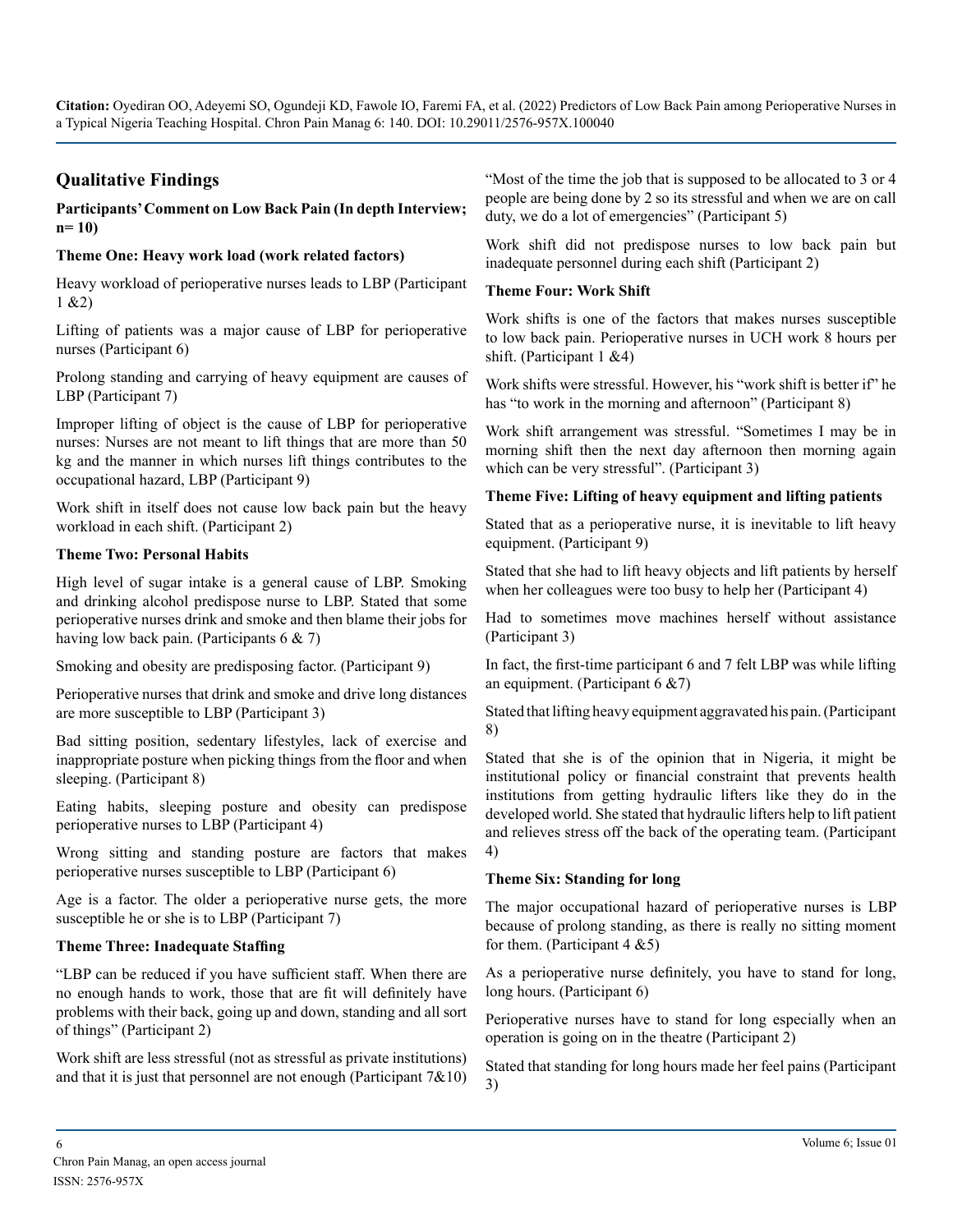#### **Theme Seven: Trauma**

Low back pain is as a result of trauma; "LBP is majorly as a result of trauma, trauma could be occupational, psychological" (Participant 8)

LBP can be caused by trauma, ageing, stress, and workload. (Participant 8)

Theme Eight: Anxiety as a cause of LBP

Anxiety leads to LBP. "I have read it that anxiety increases hormonal secretion and they affect all sense organs and most of the times when am anxious it might be that something is disturbing me and I would have the pain" (Participant 5)

There is no connection between anxiety and low back pain except that anxiety can make nurses forget to use the right technique for bending and lifting and could make nurses do things that could damage a part of their body. (Participants 1, 2, 3 &4)

Anxiety can make nurses uncoordinated in a way that they forget themselves and do things to their own detriment (Participant  $6 \& 7$ )

Agrees that anxiety can cause LBP but has never experienced LBP as a result of anxiety. (Participant 10)

Anxiety comes from the need to meet targets (such as required number of surgeries that are needed to be completed within a specified period of time) and shortage of manpower. "There was a time we had a target to operate on 1000 patient within a period of three month so you want to make that possible. (Participant 6)

Presently, we also have a target to operate on a particular type of patient until December this year, so you will get anxious to meet the target and also if you suppose to work with five nurses and two are on sick leave, you will want to get anxious. And also, if a machine suddenly stops working in the middle of surgery, you will be anxious to get another one" (Participant 8)

#### **Discussion of Findings**

The study examined the predictors of low back pain among perioperative nurses in University College Hospital Ibadan, Nigeria. More than fifty percent of the respondents were female, over seventy percent were married while two-third were more than forty years old. These socio-demographic variables are consistent with similar studies conducted elsewhere in Nigeria and outside Nigeria. Our finding is consistent with Hinmikaiye and Bamishaiye report of female respondents with over forty years [2]. However, our result is inconsistent with Aljeesh and Al-Nawajha finding among operating room nurses in Gaza where more than three-quarter of the respondents were male and below thirty years old [1].

Finding revealed that the predisposing factors of low back pain among perioperative nurses include working posture, work load, lack of good working condition, work shifts, prolonged standing during surgery, lifting and transferring patients, bending and twisting, lack of appropriate turning device and trauma. These findings corroborate several studies found through literature search. It is consistent with Aljeesh & Al Nawajha, Hinmikaiye & Bamishaiye, Awosan et al, Alshahrani, Mijena et al., Clari et al. [1-5,9].

Logistic regression analysis shows the predictors of low back pain among operating room nurses to also include age, gender, educational background, Body Mass Index (BMI), working postures and other non-work related factors. This is in agreement with the study of Awosan, et al. [3] where logistic regression showed that sex (females), years of experience, BMI and lifting heavy objects at work as predictors of low back pain. However, it is inconsistent with the study of Aljeesh and Al-Nawajha [1] where there was no significant relationship between gender, years of experience, Body Mass Index and occurrence of low back pain. Also, our finding is dissimilar with that of Alshahrani [4] where there was no significant relationship between age, sex, working experience, educational background and prevalence of low back pain.

Furthermore, study shows that operating room nurses in Nigeria work manually, involving lifting of objects and patients without assistance in addition to long standing during surgery. The lack of assistive or lifting devices such as hydraulic lifter is a major concern. This is in line with Awosan et al and Altheyab et al, advocacy that there should be provision of assistive devices to aid patient handling [3,6]. One of the participants was of the opinion that "in Nigeria, it might be institutional policy or financial constraint that prevents health institutions from getting hydraulic lifters like they do in the developed world. She stated that hydraulic lifters help to lift patient and relieves stress off the back of the operating team". This assertion support Alshahrani, position that workplace is more conducive in advanced countries of the world where operating room nurses work with assistive devices [4].

From our findings, challenges related to staffing and shift schedule precipitates low back pain among perioperative nurses. Specifically, we found out that over fifty percent of theatre nurses experience Low Back Pain (LBP) weekly and more than sixty percent of them asked for excuse duty monthly due to workplace stress. The shift duty is plan based on the available staff after some have been given excuse duty. This led to heavy load and low productivity by the available nursing staff. The result is in consonance with Altheyab et al and Nottidge et al, opinion that low back pain affects health of nursing staff and work productivity [6,7]. Finding is also similar to Ike and Olawumi result where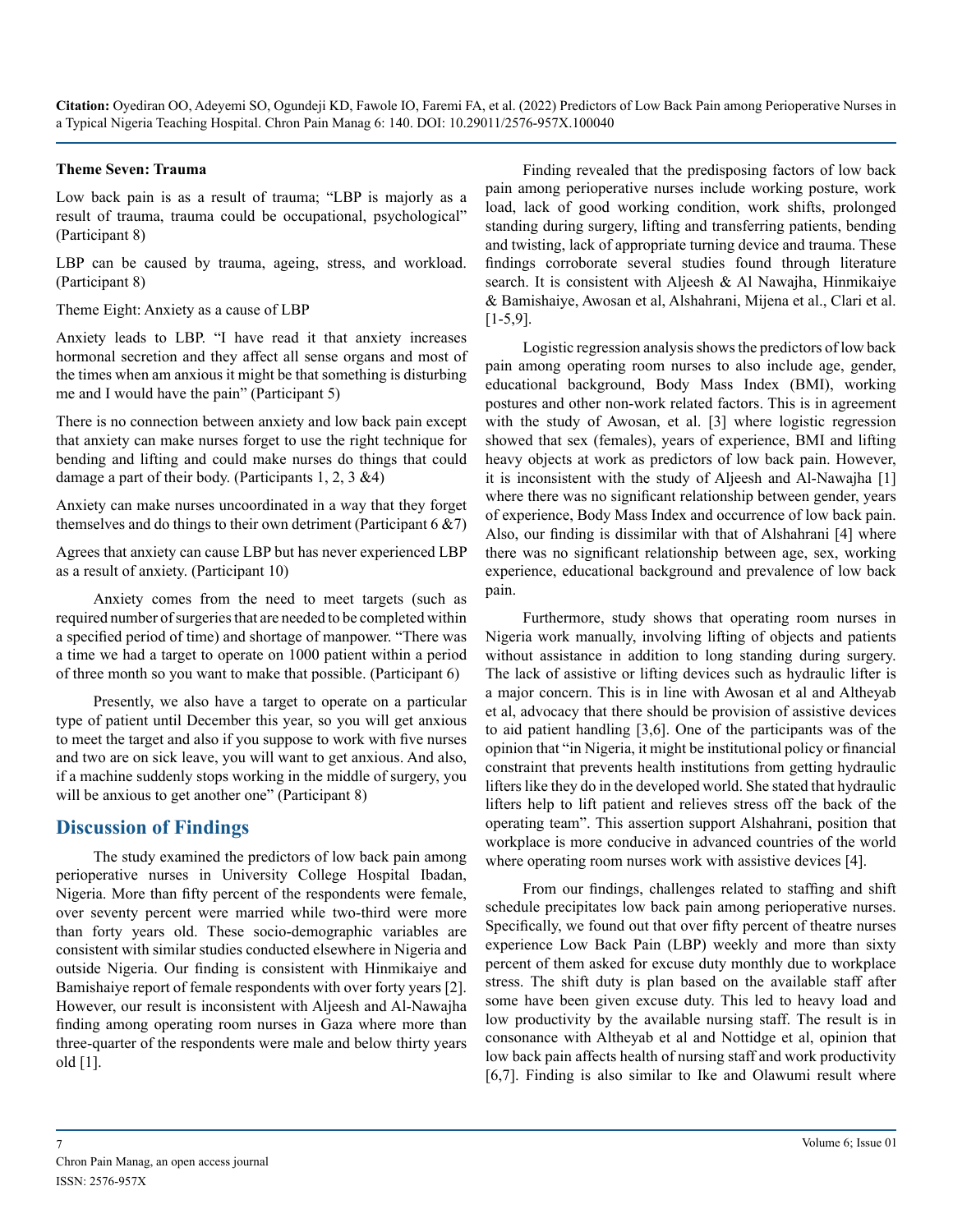absenteeism from work, reduced turnover rate and decrease socioeconomic activities were identified as outcome of low back pain among nurses [13]. In all, inadequate personnel and work shift arrangement make the operating room nurses susceptible to low back pain.

Moreover, Awosan, et al. found out relationship between lifestyle habit and occurrence of low back pain among healthcare workers in Sokoto, Nigeria, which is also related to our findings [3]. Finding suggest a possible relationship between low back pain and high level of sugar intake, smoking, drinking alcohol and obesity among perioperative nurses. It is disheartening that some of the perioperative nurses were reportedly engaged in smoking and alcoholism resulting into low back pain, which affects work turnover. The authors suggest a further study to examine the influence of lifestyle habit on pain modulation among operating room nurses work experience.

Age is also seen as a likely predictor of low back pain among operating room nurses. Finding suggest that older age can make the perioperative nurse susceptible to low back pain. Our finding suggests that perioperative nurses who are fifty years and above are three times likely to experience low back pain. This buttress the fact that those nurses with more than sixteen years of experience are more susceptible to experiencing low back pain and it agrees with Mijena, et al. and other studies on low back pain among operating room nurses that share the same opinion [5].

Another perspective from this study is gender inequality of low back pain experience among perioperative nurses. Contrary to report of many studies in Nigeria, Saudi Arabia, Ethiopia, male perioperative nurses experience more low back pain than female perioperative nurses. This may be related to purported activities such as smoking, alcohol that some of the male theatre nurses reportedly involved in. Most previous studies did not explore the relationship between the sedentary lifestyle and LBP among nurses. Nonetheless, the low back pain gender disparity between male and female perioperative nurses is still a subject of debate. Future studies should examine the influence of nutritional status and personal lifestyle of operating room nurses to low back pain.

Again, another emerging theme from our finding is the correlation between low back pain and anxiety. Participants' experience differs on how anxiety can modulate low back pain. Finding revealed that seventy percent of the respondents' mood affects their relationship with patient and other team members. This finding however does not implicate anxiety as a causal effect of low back pain. Another suggestion for further study is to assess the role of anxiety as well as gender, eating habit as predisposing factors to low back pain. This is a gap in most studies that need to be filled to uncover the predictors of low back pain in most developing countries.

This study is done among perioperative nurses in a teaching hospital located in one out of six geopolitical zones of Nigeria and it is not scientifically suitable for generalization to all perioperative nurses in Nigeria. The study is also a cross-sectional study and finding does not provide a direct causal effect of low back among perioperative nurses which is a limitation. However, our findings filled the gap in most previous studies and it is appropriate to guide practice and decision making in hospital settings in low- and middle-income countries.

# **Implications for Occupational Health Nursing Practice**

Findings from this study showed that low back pain among perioperative nurses was attributed to long standing hours at work, lifting of heavy equipment, working posture, work load, work shift, body mass index, age and sedentary lifestyle and this causes loss of labour force, reduction in labour productivity and significant economic loss. The predictors of low back pain among the operating room nurses included lifting of object and/or patient without assistance, lack of assistive devices, long hours of standing during surgery, inadequate staffing. Other non-work-related predictors included age, gender, anxiety, smoking, alcoholism, educational level. Gender in particular as a predictor of low back pain among operating room nurses remain unclear and require further inquiry. Therefore, there is need for occupational health nurses to be involved in the training of operating room nurses on body mechanics, good workplace ergonomics and safety. There is equally need for the procurement of assistive device for lifting, organized shift hours, work incentives, increased staffing and nurses' friendly hospital policies as a panacea to reduce incidence of low back pain among perioperative nurses thereby increase work productivity and positive patients' outcome.

Application of the Research to Occupational Health Practice: This study established the perioperative nurses are integral part of the surgical team and hat they are susceptible to low back pain, which causes loss of labour force, reduction in productivity and significant economic loss to the health care industry. The occupational health Practitioners need to work to with managers to health care facilities to devise modalities of reducing the incidence of low back pain and other musculoskeletal disorders among this group of nurses.

# **Funding**

There was no grant Support & Financial support from any organization. The study was sponsored by the authors.

# **Acknowledgement**

The authors appreciated the authority and staff of operating theatre of University College Hospital Ibadan and the analyst for the job well done..